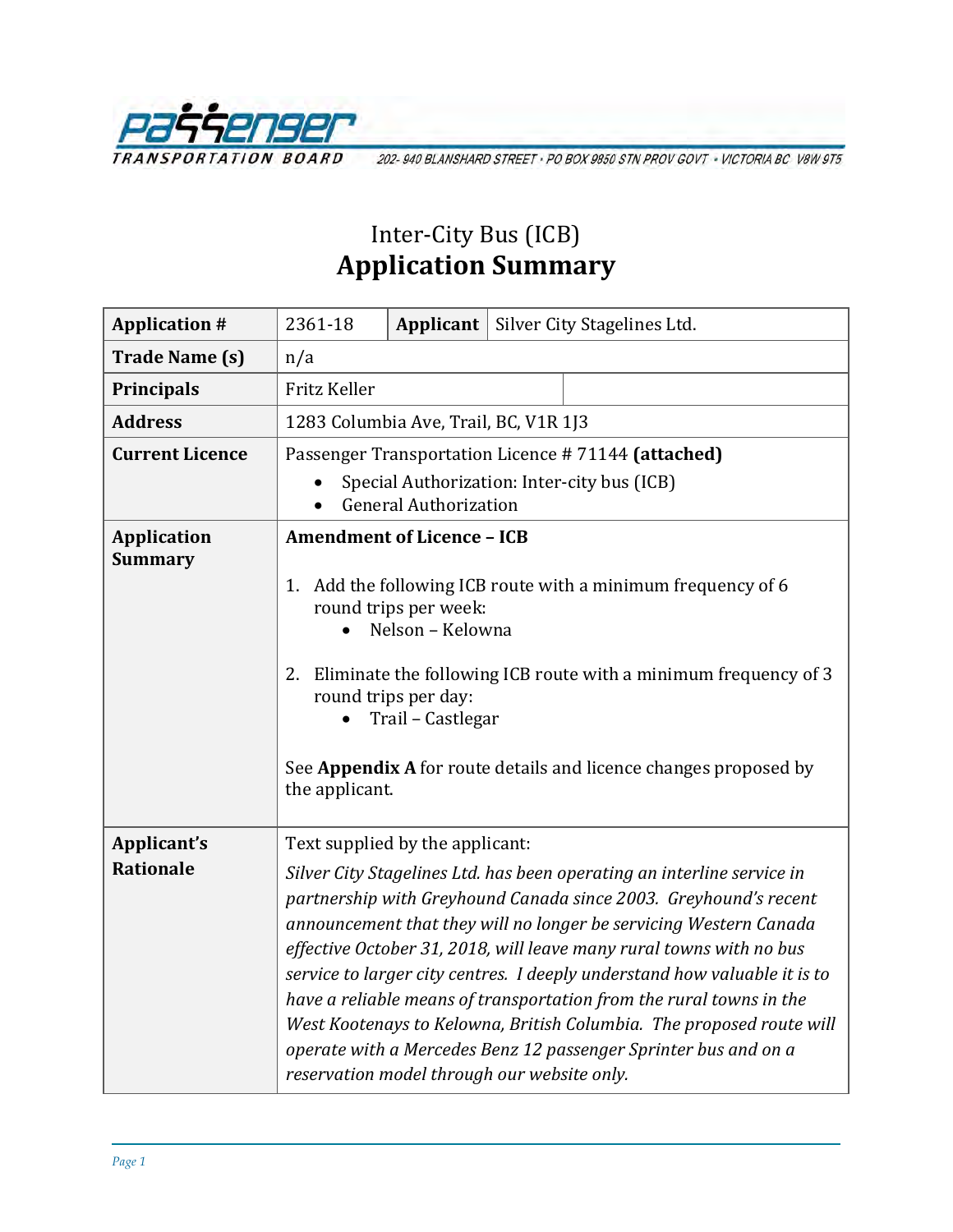## **Appendix A Terms and Conditions Proposed by the Applicant**

The applicant seeks PT Board approval to operate inter-city buses under Special Authorization with changes to terms and conditions set out in this appendix. Green text shows additions. Red strikethrough shows deletions.

| <b>Special</b><br><b>Authorization</b>           | <b>Inter-City Bus (ICB)</b>                                                                                                                                                                                                                                                                                  |                      |  |  |  |  |
|--------------------------------------------------|--------------------------------------------------------------------------------------------------------------------------------------------------------------------------------------------------------------------------------------------------------------------------------------------------------------|----------------------|--|--|--|--|
| <b>Terms &amp; Conditions</b>                    |                                                                                                                                                                                                                                                                                                              |                      |  |  |  |  |
| <b>Services</b>                                  |                                                                                                                                                                                                                                                                                                              |                      |  |  |  |  |
| Service                                          | Transportation of passengers must be provided:                                                                                                                                                                                                                                                               |                      |  |  |  |  |
|                                                  | a) on a scheduled basis, and<br>b) in accordance with minimum frequencies and other terms and<br>conditions of licence that apply to the routes and route points.                                                                                                                                            |                      |  |  |  |  |
| Schedule                                         | The licence holder must publish, in a manner accessible to the general<br>public, a schedule for each route with the time and location of each<br>stop, and must carry in each vehicle a copy of the schedule that the<br>vehicle is following.                                                              |                      |  |  |  |  |
| <b>Service Exception</b>                         | Routes may be operated on a "pre-booked" or "reservation required"<br>basis provided that:                                                                                                                                                                                                                   |                      |  |  |  |  |
|                                                  | a) applicable routes are identified as a "pre-booked" or "reservation<br>required" service in all current, published schedule information,<br>and                                                                                                                                                            |                      |  |  |  |  |
|                                                  | b) these routes are available at all times for pre-booking or<br>reservation on the licensee's website.                                                                                                                                                                                                      |                      |  |  |  |  |
|                                                  | When these conditions are met and when no reservations have been<br>received for pickup or dropoff at one or more points on the route by the<br>time service is scheduled to be provided, the licence holder has the<br>option of not providing service to those points that would otherwise be<br>required. |                      |  |  |  |  |
| Route 1                                          |                                                                                                                                                                                                                                                                                                              |                      |  |  |  |  |
| <b>Terminating Point 1:</b>                      |                                                                                                                                                                                                                                                                                                              | City of Trail        |  |  |  |  |
| <b>Terminating Point 2:</b><br>City of Castlegar |                                                                                                                                                                                                                                                                                                              |                      |  |  |  |  |
|                                                  |                                                                                                                                                                                                                                                                                                              | <b>Daily Minimum</b> |  |  |  |  |
| <b>Route Points</b>                              |                                                                                                                                                                                                                                                                                                              | (each direction)     |  |  |  |  |
| City of Trail                                    |                                                                                                                                                                                                                                                                                                              | $\overline{3}$       |  |  |  |  |
| City of Castlegar                                |                                                                                                                                                                                                                                                                                                              | $\overline{3}$       |  |  |  |  |